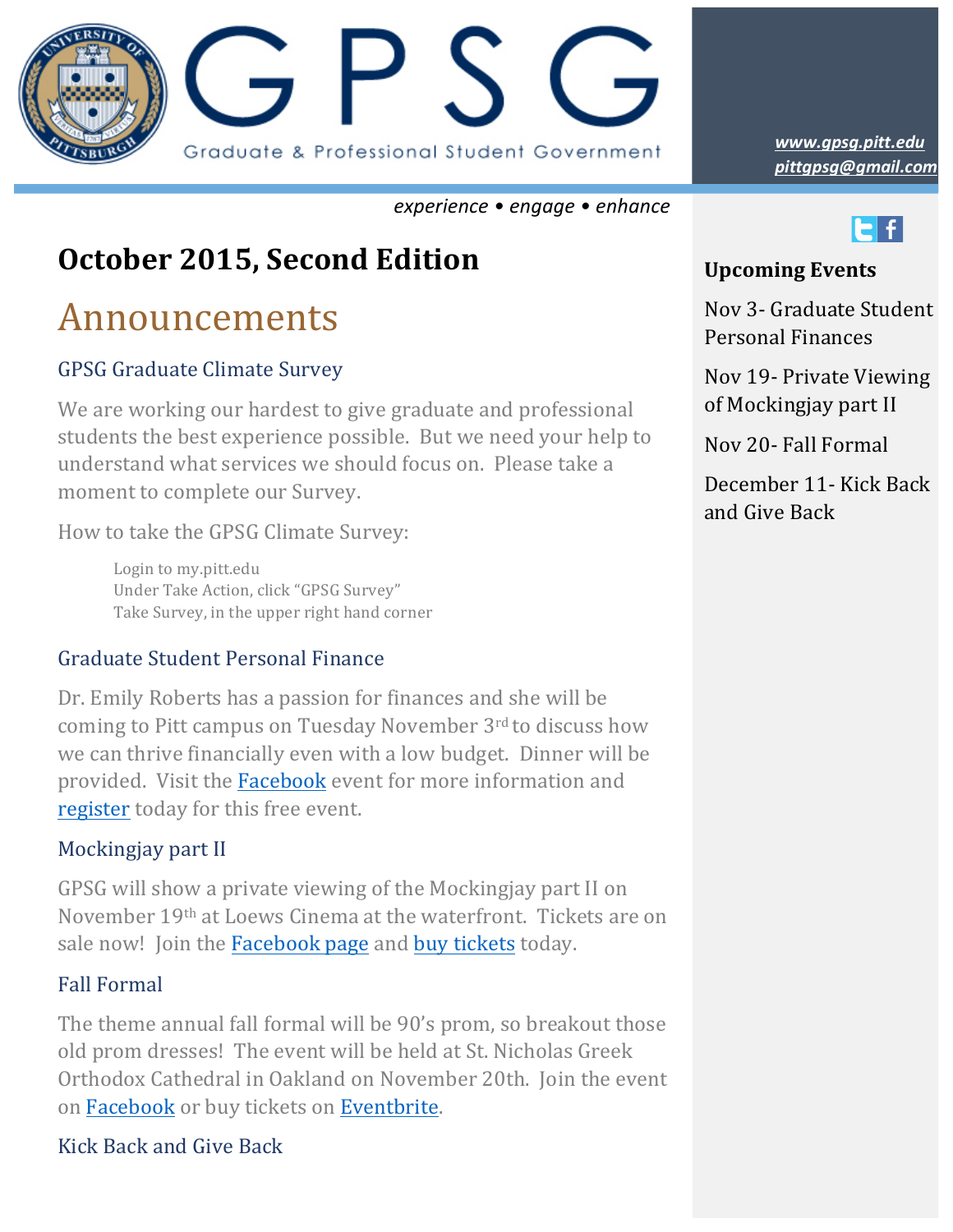Take a moment to break from studying for finals and relax with GPSG and do a good deed for the holiday season. On December  $11<sup>th</sup>$  come to the William Pitt Union for tea, hot chocolate, and gift-wrapping for charity! More details will follow.

# **Student Opportunities**

# Pitt CSSA Halloween Party Night

Come join CSSA for the Halloween party night! Dress up in your favorite costume and enjoy unlimited popcorn and soda, great shows, games, and movies. Most importantly, try your best to win the BEST COSTUME award! Time and location: October  $30<sup>th</sup>$  at  $7:00<sup>th</sup>$  @ Nordy's Place, William Pitt Union. COSTUME REQUIRED! For registration and details visit [www.pittcssa.net](https://www.pittcssa.net) or contact [pittsburghcssa@gmail.com](mailto:pittsburghcssa@gmail.com)

# Wine Tasting for Graduate Students

On Wednesday, November  $4<sup>th</sup>$ , Come and 'wine' down with the Urban League Young Professionals of Greater Pittsburgh while enjoying an evening of assorted wines, light refreshments and entertainment.

This fundraiser will provide an opportunity for young professionals in the city to mix and mingle while supporting a great cause - a portion of the proceeds from this event will go to WTAE's Project Bundle-Up, a program that provides winter outerwear to children and seniors in need. **[Space is limited. Purchase tickets by Friday, October 30th](http://www.eventbrite.com/e/wine-down-wednesday-tickets-19132841845?aff=es2).** 

# Turkish Republic Day Ball

On November 8<sup>th</sup>, The Turkish American Student Association (TASA) of the University of Pittsburgh, Turkish Student Organization (TUSO) of the Carnegie Mellon University, and the Pittsburgh Turkish American Association (PTAA) are jointly hosting our annual signature event, the Turkish Republic Day Ball, to celebrate the 92nd anniversary of the Republic of Turkey. The event will take place at the LeMont Restaurant in Mount Washington. Purchase tickets by November 4. For more information and to register, go to the **Facebook** event page.

# Shabbat dinner celebration

You are invited to join fellow Graduate students on Friday, November 6 at a large, unifying, and delicious Shabbat dinner celebration. The Jewish Grad organizations on all campuses are invited to attend, and invite their members as well. Social Hour/Wine bar starts at 5:00 pm, dinner and events begin at 6:00pm in O'Hara Student center visit the JGrad website to RSVP. See attached flyer for details

# The Katz Fall Food Drive

Pittsburgh has a growing population of refugees from countries like Syria, Bhutan, Burma, Iraq, and Somalia. Support local refugees by participating in a food drive for Pittsburgh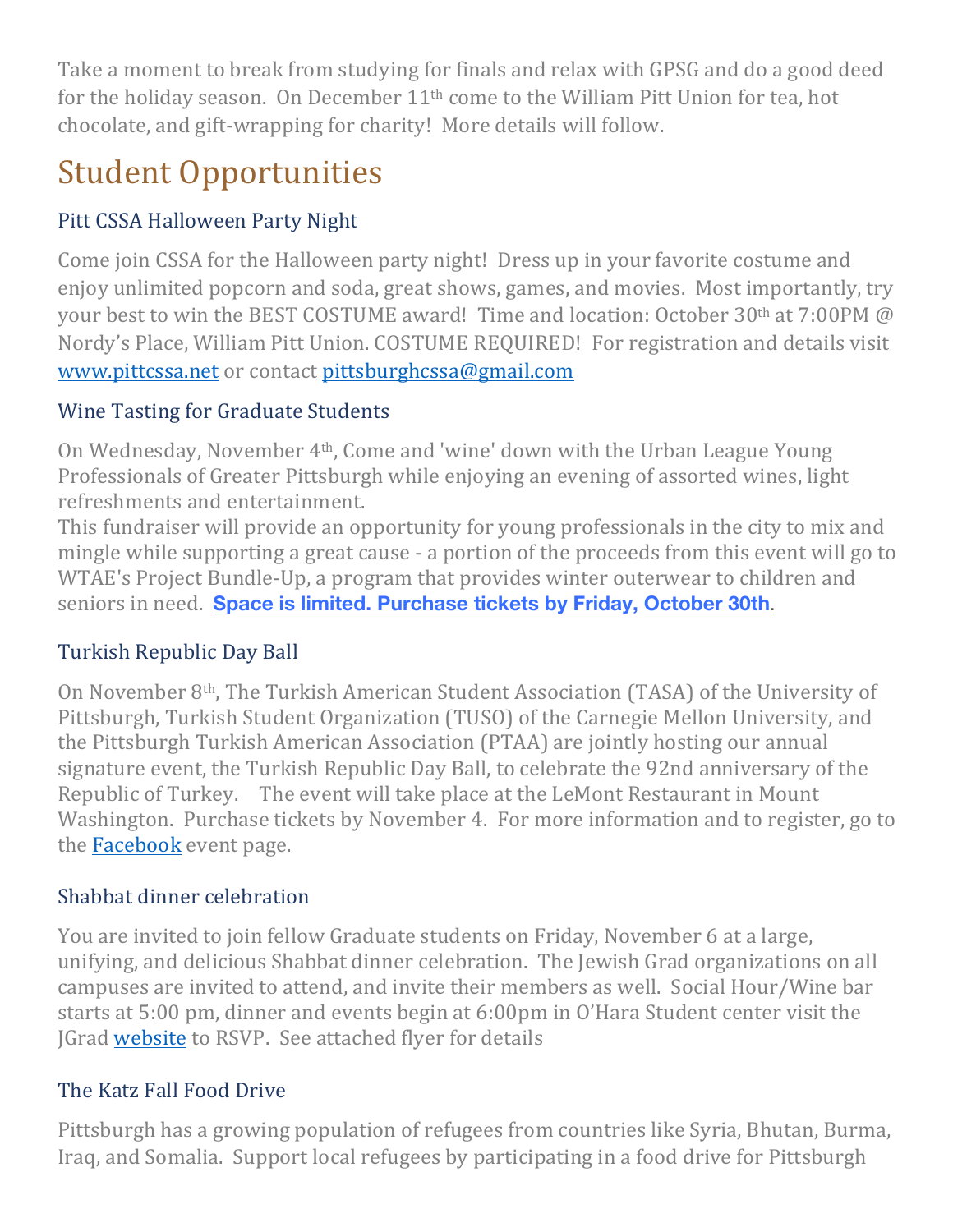Food Bank. The food drive will be held from  $10/27$  to  $11/30$  in the Mervis Hall Atrium. They are seeking foods that are from the refugees' countries of origin. Please donate the following items:

Rice (large quantities) Noodles (including Ramen) Beans (Fava, dried soy) **Chickpeas** Dried Dates Dried Figs **Bulgur** Wheat Tahini Curry Powder Puffed Rice Cereal Lentils Vegetable Oil

### Law Services

Did you know that as a graduate student you could get free legal assistance? Go to the GPSG website for more information!

Want to advertise something in the bulletin? Email your items to [communications.gpsg@pitt.edu](mailto:communications.gpsg@pitt.edu)

# **Oh... and did you hear that PhD comics is coming this Spring? Details will follow soon!**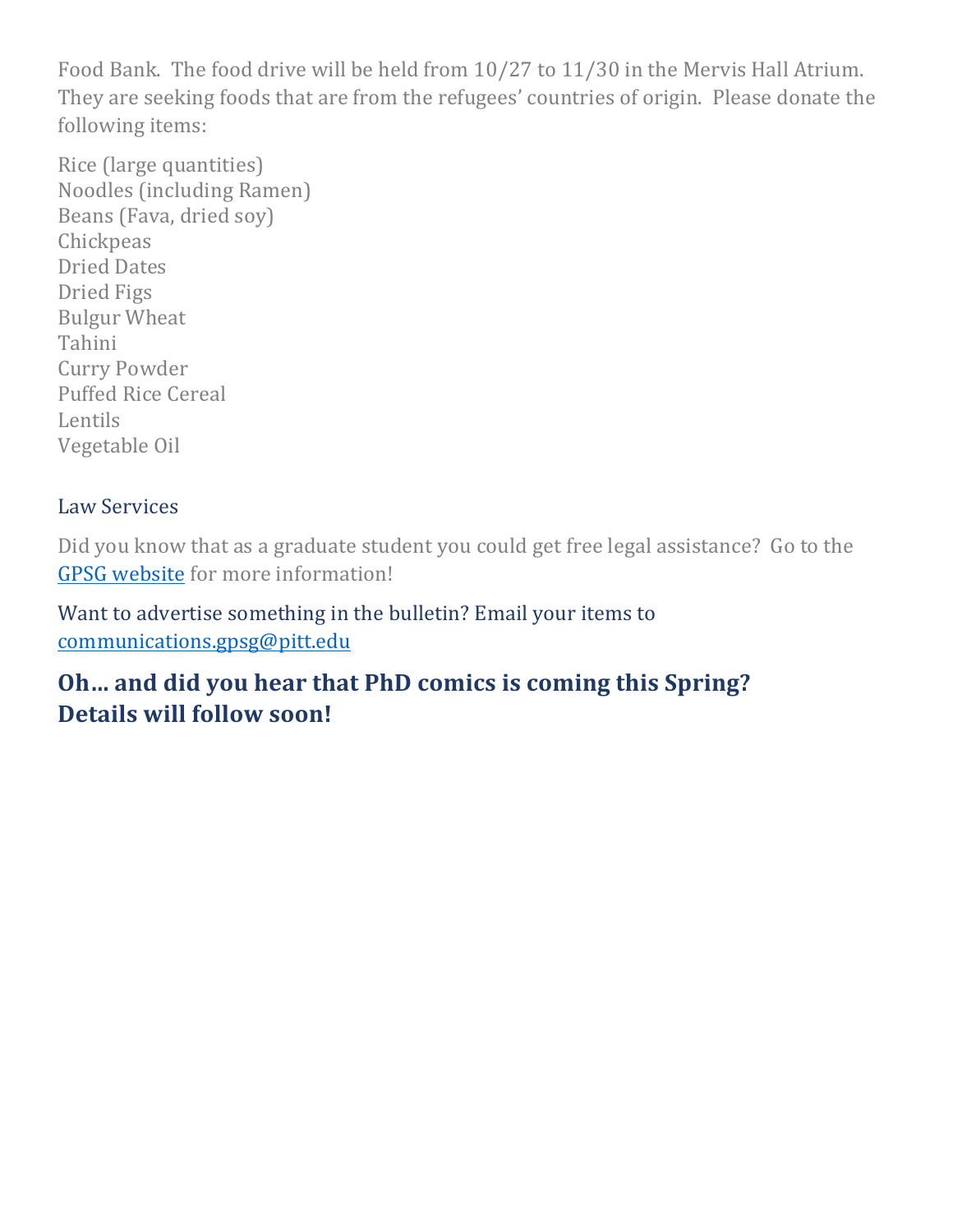